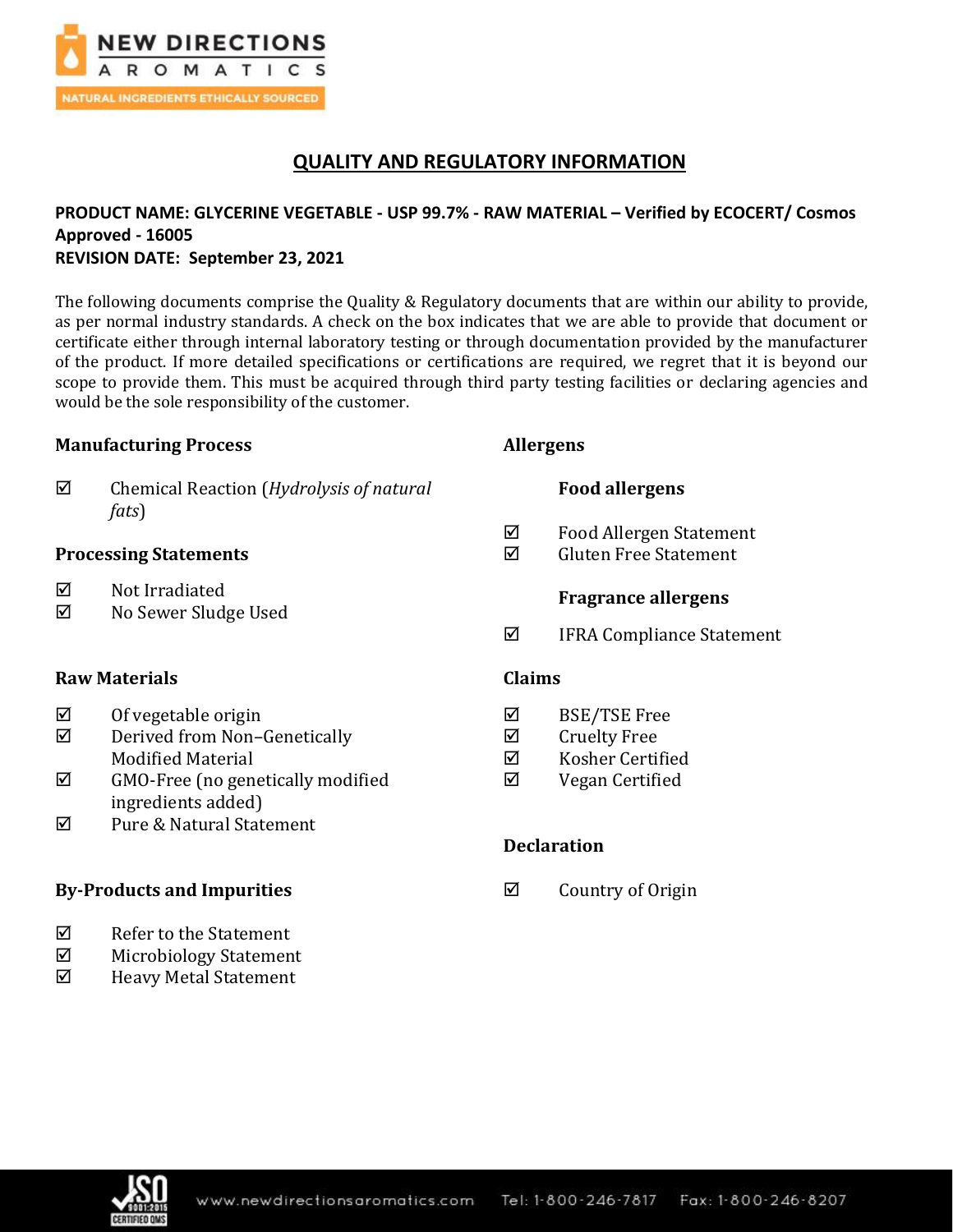

## **NON-IRRADIATION STATEMENT**

## **PRODUCT NAME: GLYCERINE VEGETABLE - USP 99.7% - RAW MATERIAL – VERIFIED BY ECOCERT/ COSMOS APPROVED - 16005**

We hereby declare that, to the best of our knowledge, this product has not been irradiated and does not contain any ingredient that has gone through any irradiation.

#### **Disclaimer & Caution:**

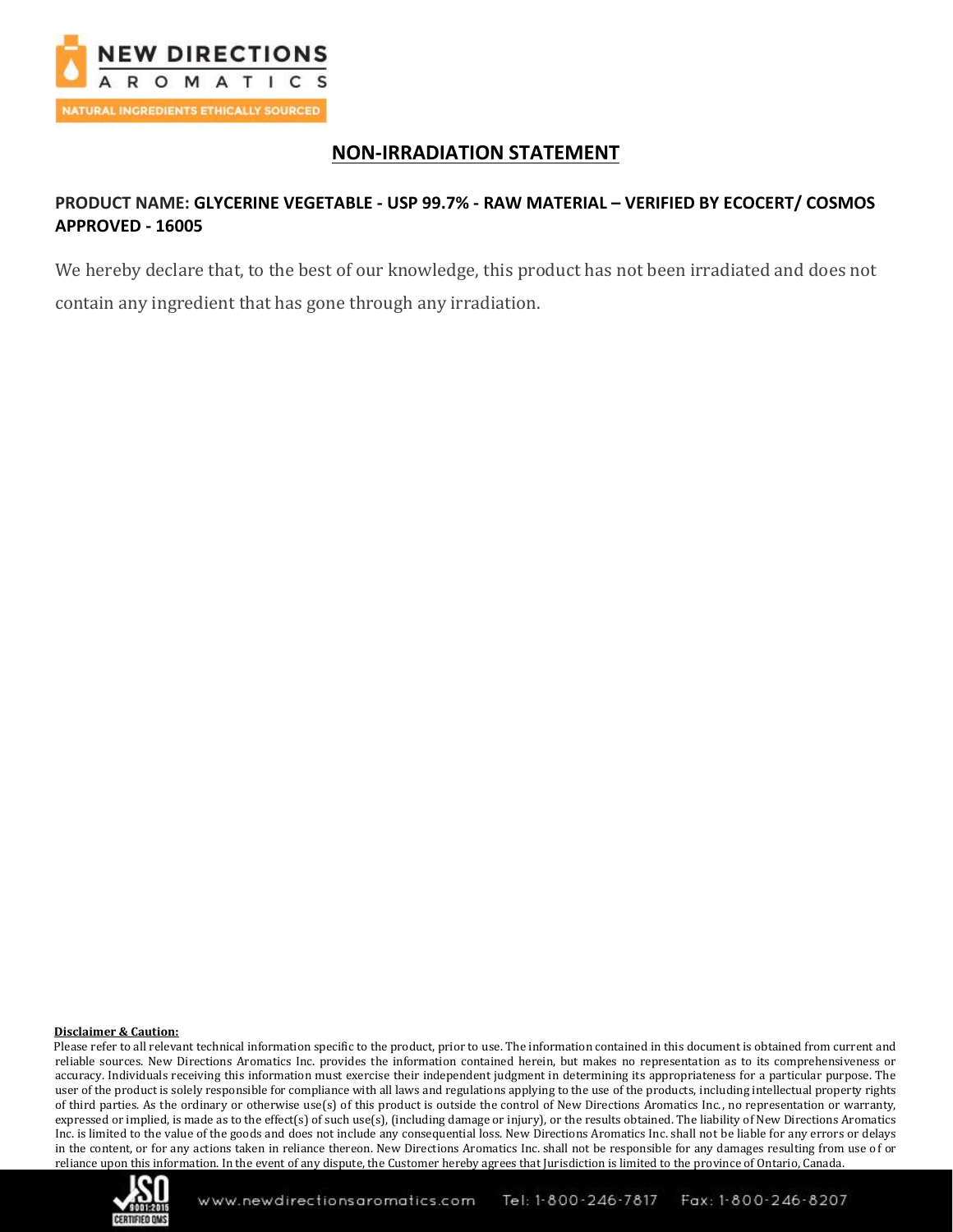

# **SEWER SLUDGE STATEMENT**

## **PRODUCT NAME: GLYCERINE VEGETABLE - USP 99.7% - RAW MATERIAL – VERIFIED BY ECOCERT/ COSMOS APPROVED - 16005**

We hereby declare that, to the best of our knowledge, this product is free from, and was not processed with, sewer sludge.

#### **Disclaimer & Caution:**

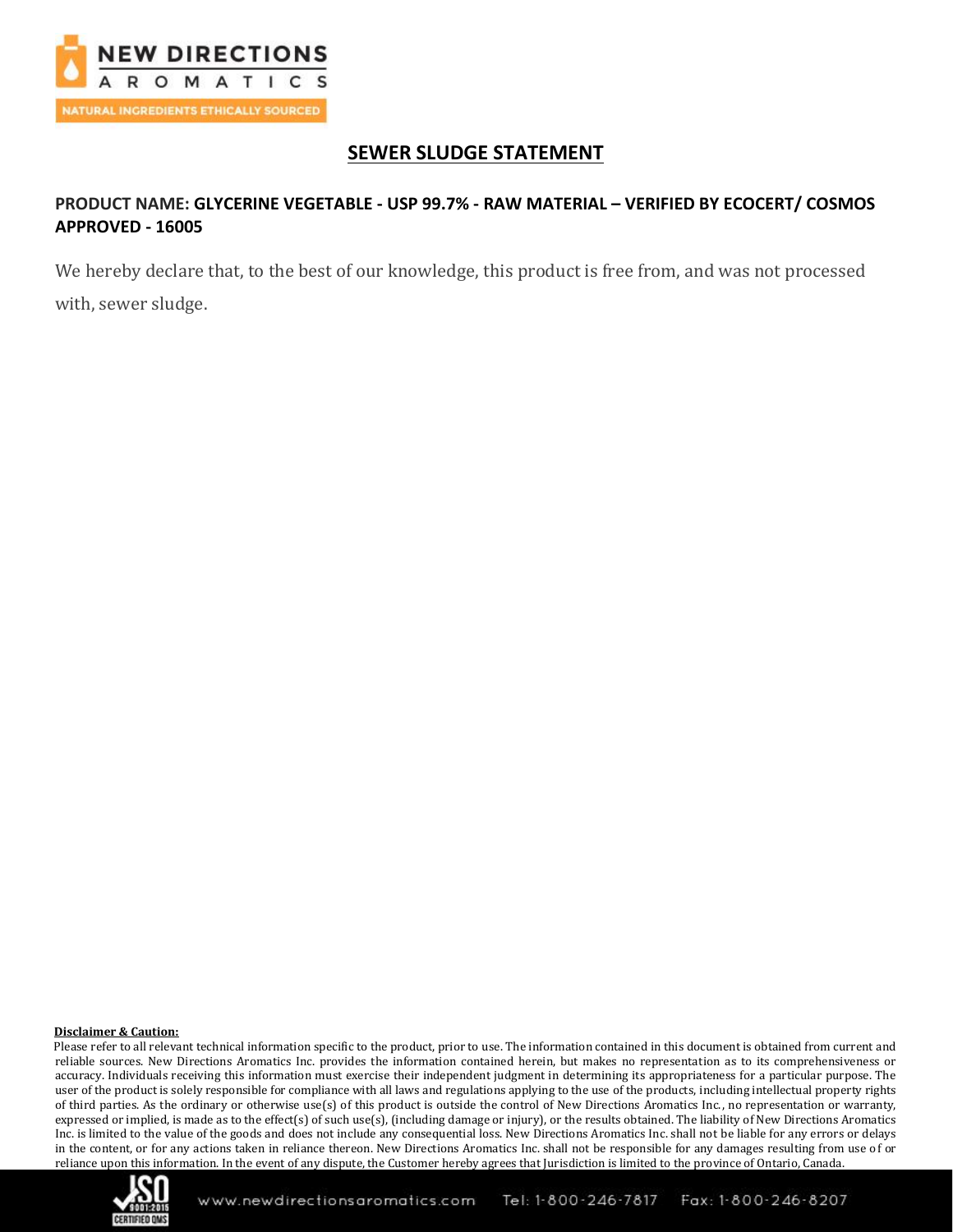

## **NATURAL STATEMENT**

## **PRODUCT NAME: GLYCERINE VEGETABLE - USP 99.7% - RAW MATERIAL – VERIFIED BY ECOCERT/ COSMOS APPROVED - 16005**

We hereby declare that, to the best of our knowledge, this product is 100 % pure and natural.

#### **Disclaimer & Caution:**

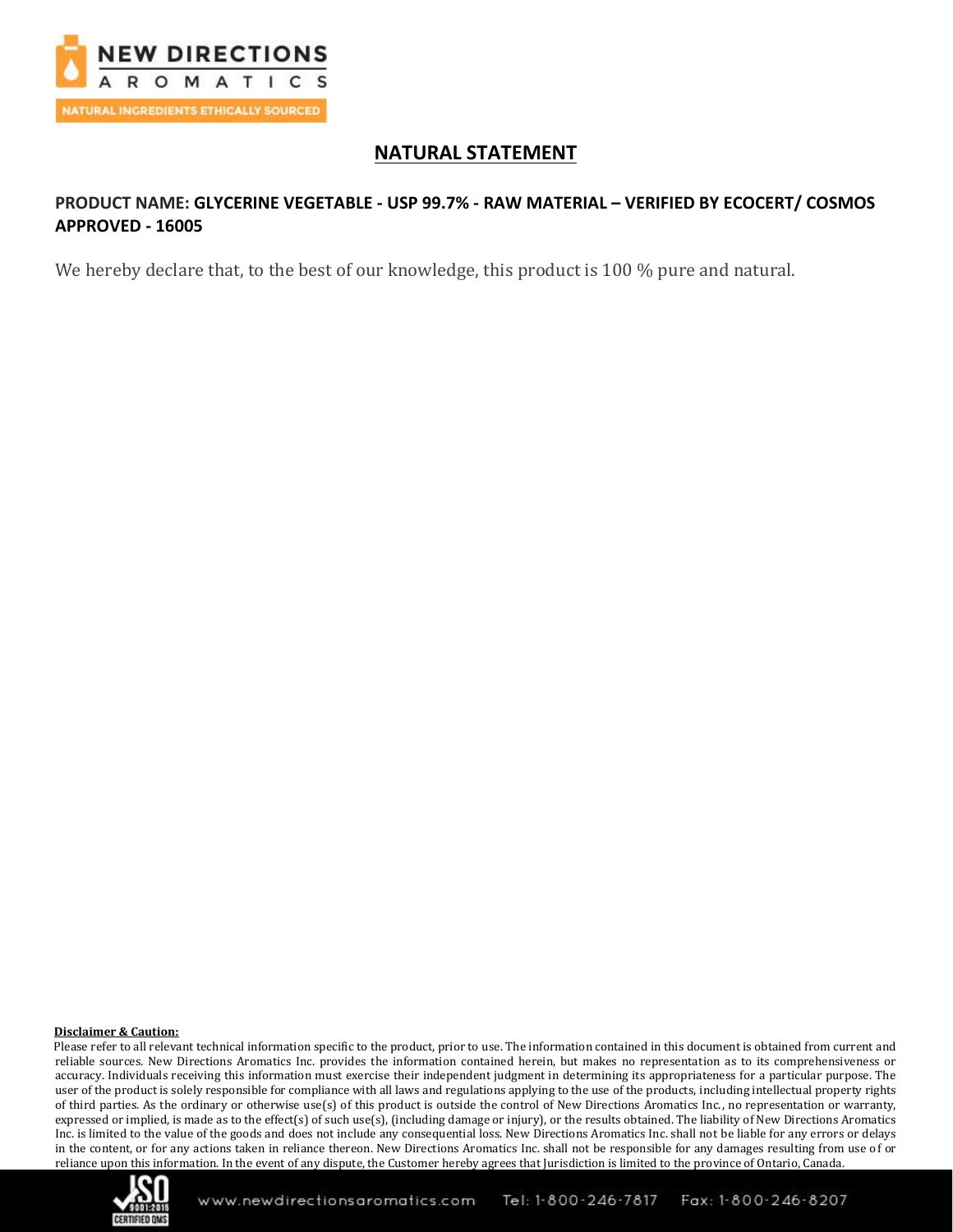

# **GMO STATEMENT**

## **PRODUCT NAME: GLYCERINE VEGETABLE - USP 99.7% - RAW MATERIAL – VERIFIED BY ECOCERT/ COSMOS APPROVED - 16005**

We hereby declare that this product was not produced by gene modification, nor derived from genetically modified organisms. This material does not contain DNA or protein from genetically modified organisms.

#### **Disclaimer & Caution:**

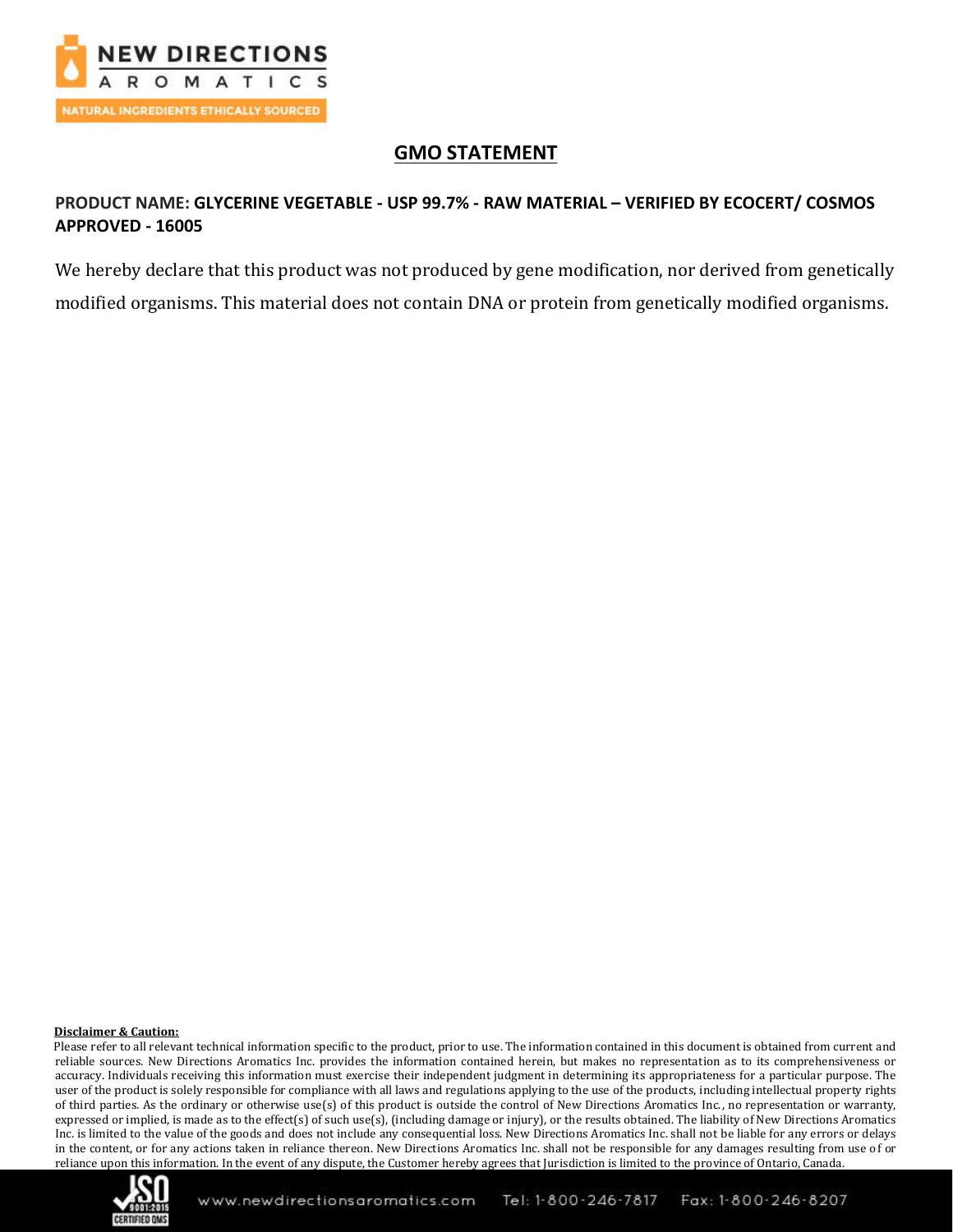

## **BY PRODUCTS AND IMPURITIES STATEMENT**

### **PRODUCT NAME: GLYCERINE VEGETABLE - USP 99.7% - RAW MATERIAL – VERIFIED BY ECOCERT/ COSMOS APPROVED - 16005**

We hereby declare that, to the best of our knowledge, this product does not contain, and is free of the following by products and impurities:

- Parabens
- Phthalate
- Pesticides and Residual Pesticides
- VOC (Volatile Organic Compounds)
- CMR (Carcinogenic, Mutagenic, Reprotoxic) Substances

#### **Disclaimer & Caution:**

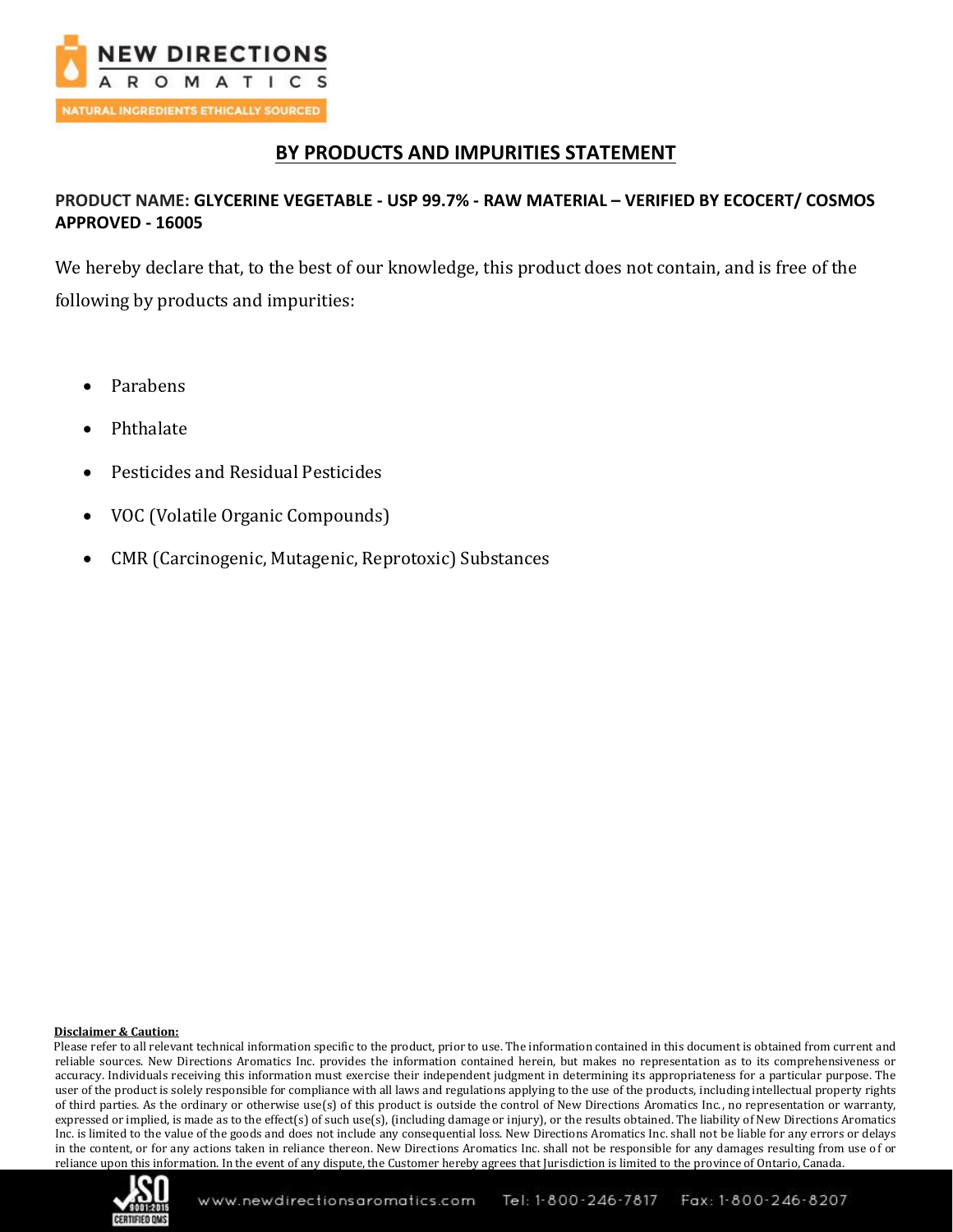

# **MICROBIOLOGY STATEMENT**

## **PRODUCT NAME: GLYCERINE VEGETABLE - USP 99.7% - RAW MATERIAL – VERIFIED BY ECOCERT/ COSMOS APPROVED - 16005**

We hereby declare that, to the best of our knowledge, this product complies with the following specifications regarding microorganisms:

- Total Aerobic Plate Count: <10 cfu/g
- Total Combined Yeast and Mould Count: <10 cfu/g
- E. coli: Absent /g
- Staphylococcus aureus: Absent /g
- Pseudomonas aeruginosa: Absent /g
- Salmonella: Absent /10g
- Bile tolerant Gram-negative Bacteria: Absent /g

#### **Disclaimer & Caution:**

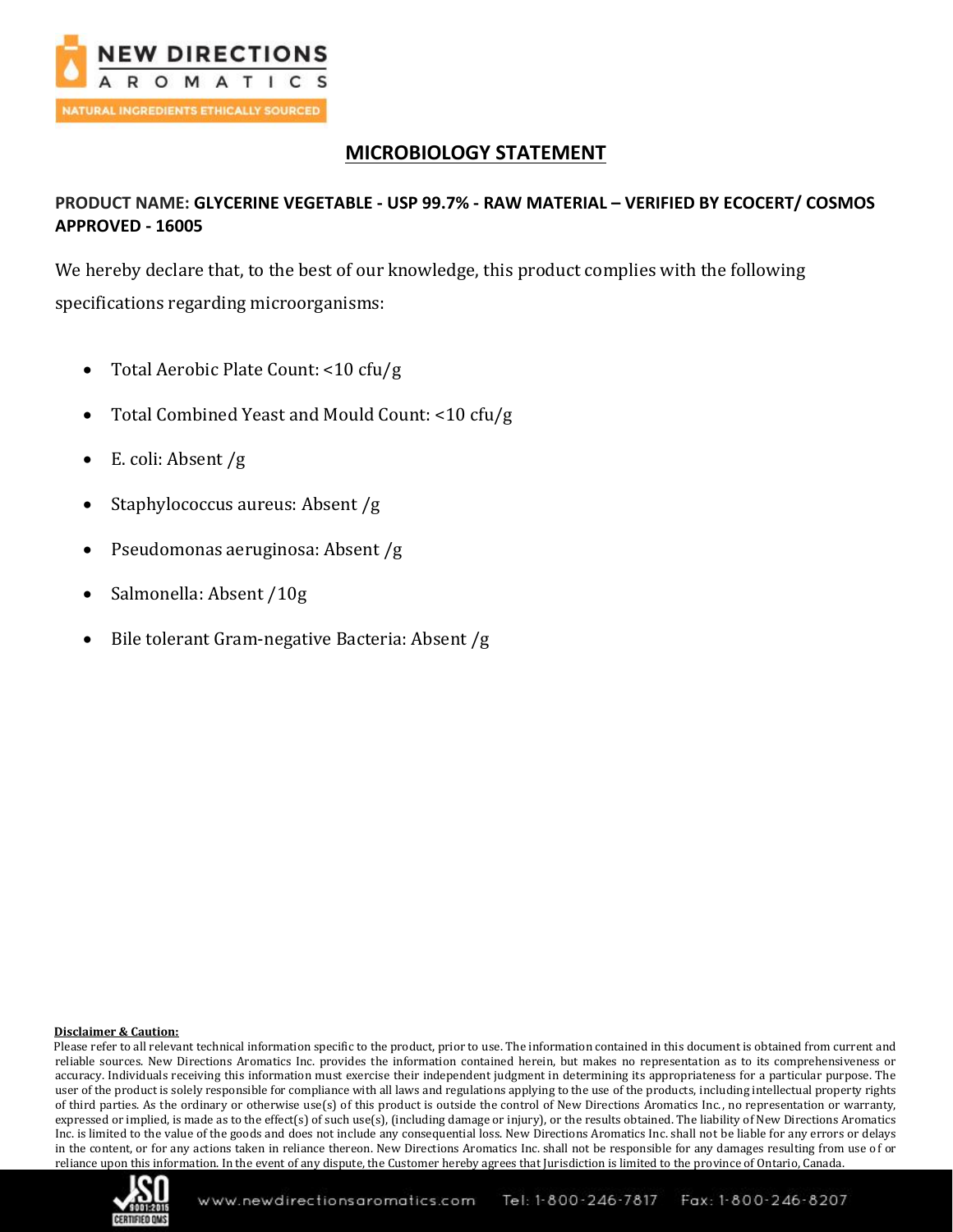

# **HEAVY METALS STATEMENT**

## **PRODUCT NAME: GLYCERINE VEGETABLE - USP 99.7% - RAW MATERIAL – VERIFIED BY ECOCERT/ COSMOS APPROVED - 16005**

We hereby confirm that, to the best of our knowledge, this product complies with the following specification in regard to heavy metal content:

- Arsenic: <0.1 ppm
- Cadmium: <0.1 ppm
- Lead:  $< 0.1$  ppm
- Mercury: <0.1 ppm
- Copper: <0.1 ppm
- Nickel: <0.1 ppm

#### **Disclaimer & Caution:**

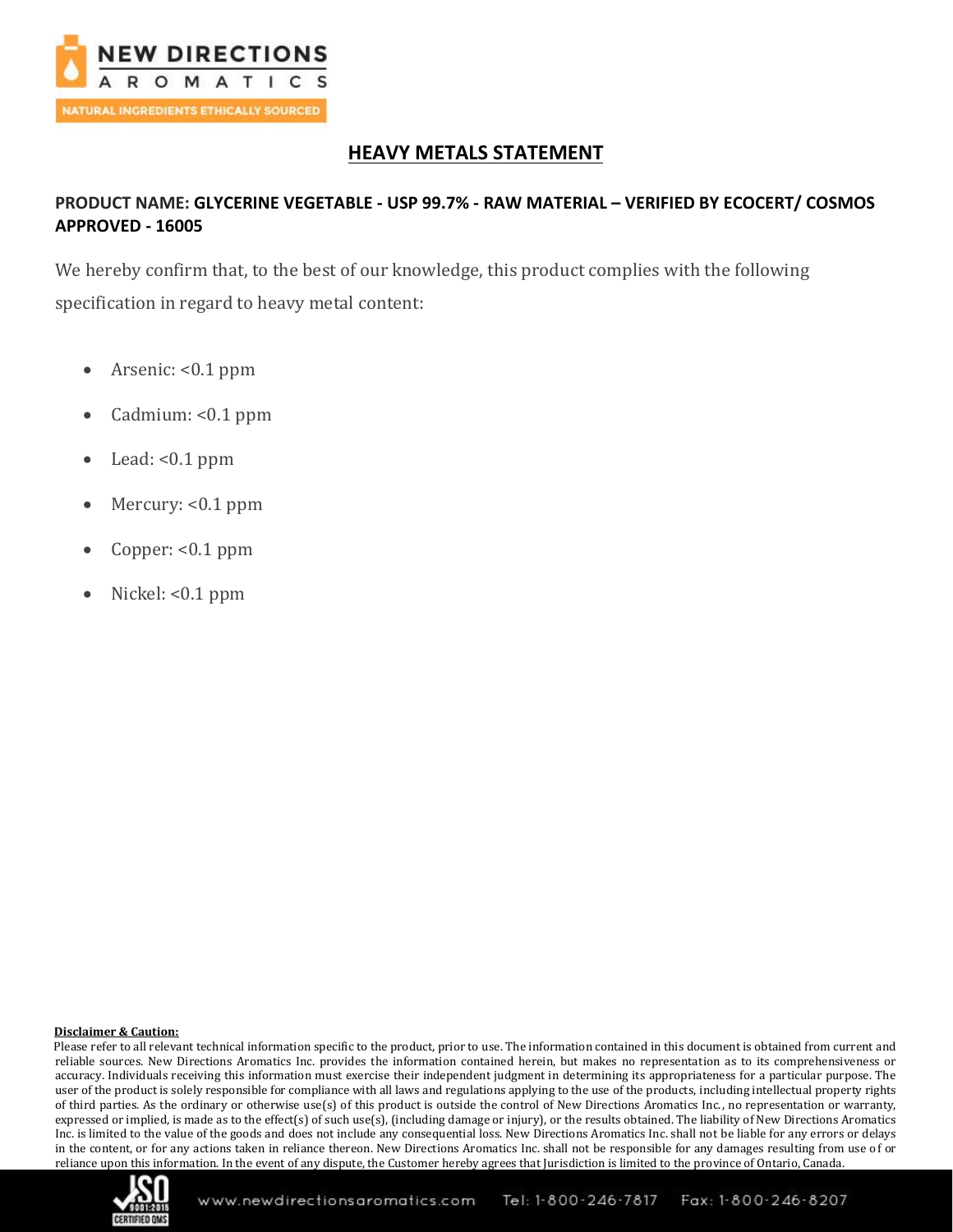

# **FOOD ALLERGEN INFORMATION**

### **PRODUCT NAME: GLYCERINE VEGETABLE - USP 99.7% - RAW MATERIAL – VERIFIED BY ECOCERT/ COSMOS APPROVED - 16005**

| Component                                                                 | Present in the product |
|---------------------------------------------------------------------------|------------------------|
| Peanuts (and/or derivatives,) e.g., protein oil                           | No                     |
| Tree Nuts (and/or derivatives)                                            | N <sub>0</sub>         |
| Sesame Seeds (and/or derivatives)                                         | No                     |
| Wheat, Barley, Rye, Oats, Spelt, Kamut (and/or derivatives)               | No                     |
| Gluten                                                                    | N <sub>0</sub>         |
| Dairy (including lactose) or Eggs                                         | No                     |
| Fish or Shellfish (and/or derivatives)                                    | No                     |
| Sulfur Dioxide or Sulphites (and/or derivatives) (added or $\geq 10$ ppm) | N <sub>0</sub>         |
| Antioxidants (BHA/BHT)                                                    | No                     |
| Corn Products (and/or derivatives)                                        | No                     |
| <b>Colorants or Flavours</b>                                              | No                     |
| Lupin, Celery or Mustard (and/or derivatives)                             | No                     |
| MSG, Yeast (and/or derivatives)                                           | No                     |
| Mustard (and/or derivatives)                                              | No                     |
| Tartrazine                                                                | No                     |

#### **Disclaimer & Caution:**

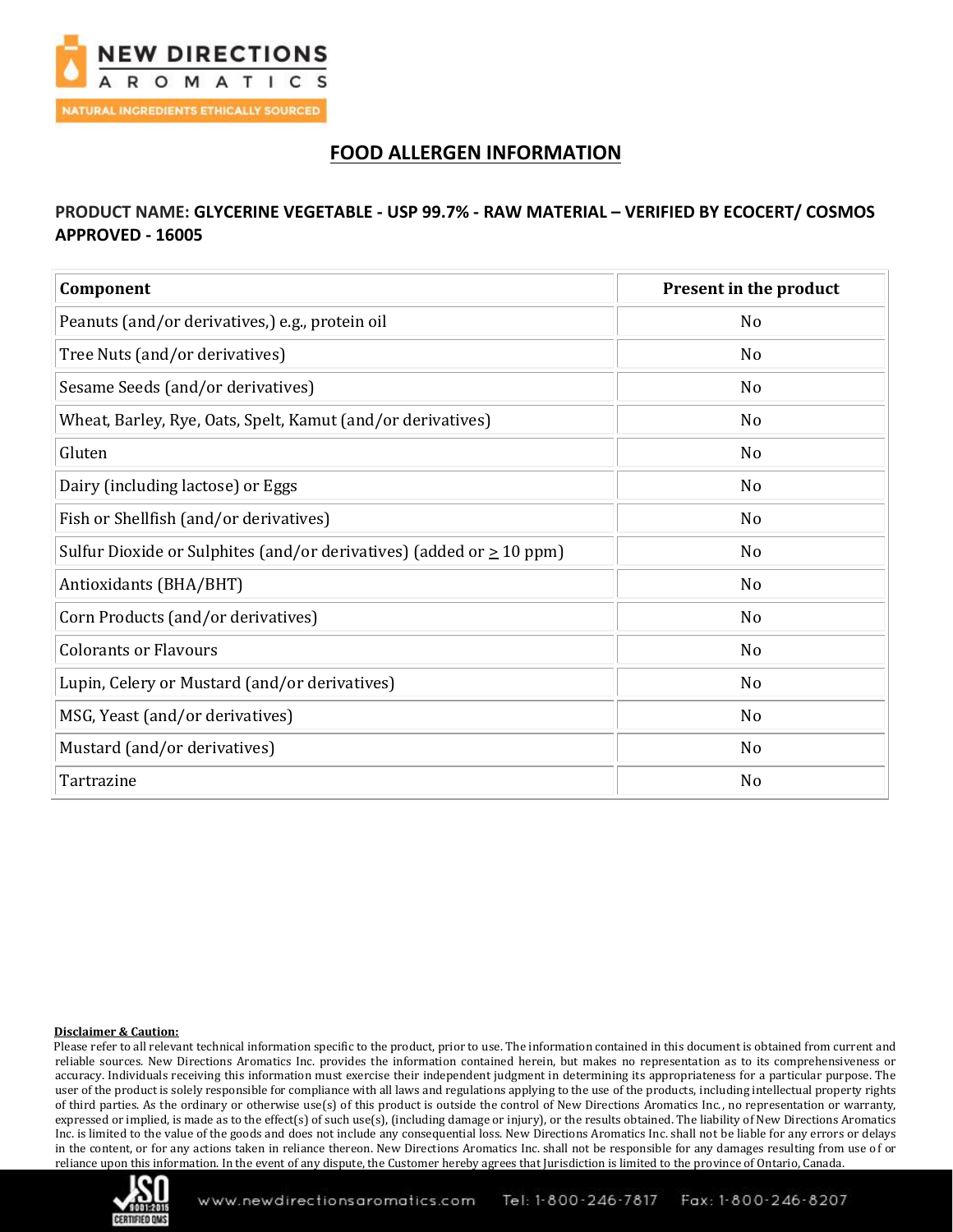

# **GLUTEN STATEMENT**

## **PRODUCT NAME: GLYCERINE VEGETABLE - USP 99.7% - RAW MATERIAL – VERIFIED BY ECOCERT/ COSMOS APPROVED - 16005**

We hereby declare that, to the best of our knowledge, this product is gluten-free, nor was it manufactured with any ingredients containing gluten.

#### **Disclaimer & Caution:**

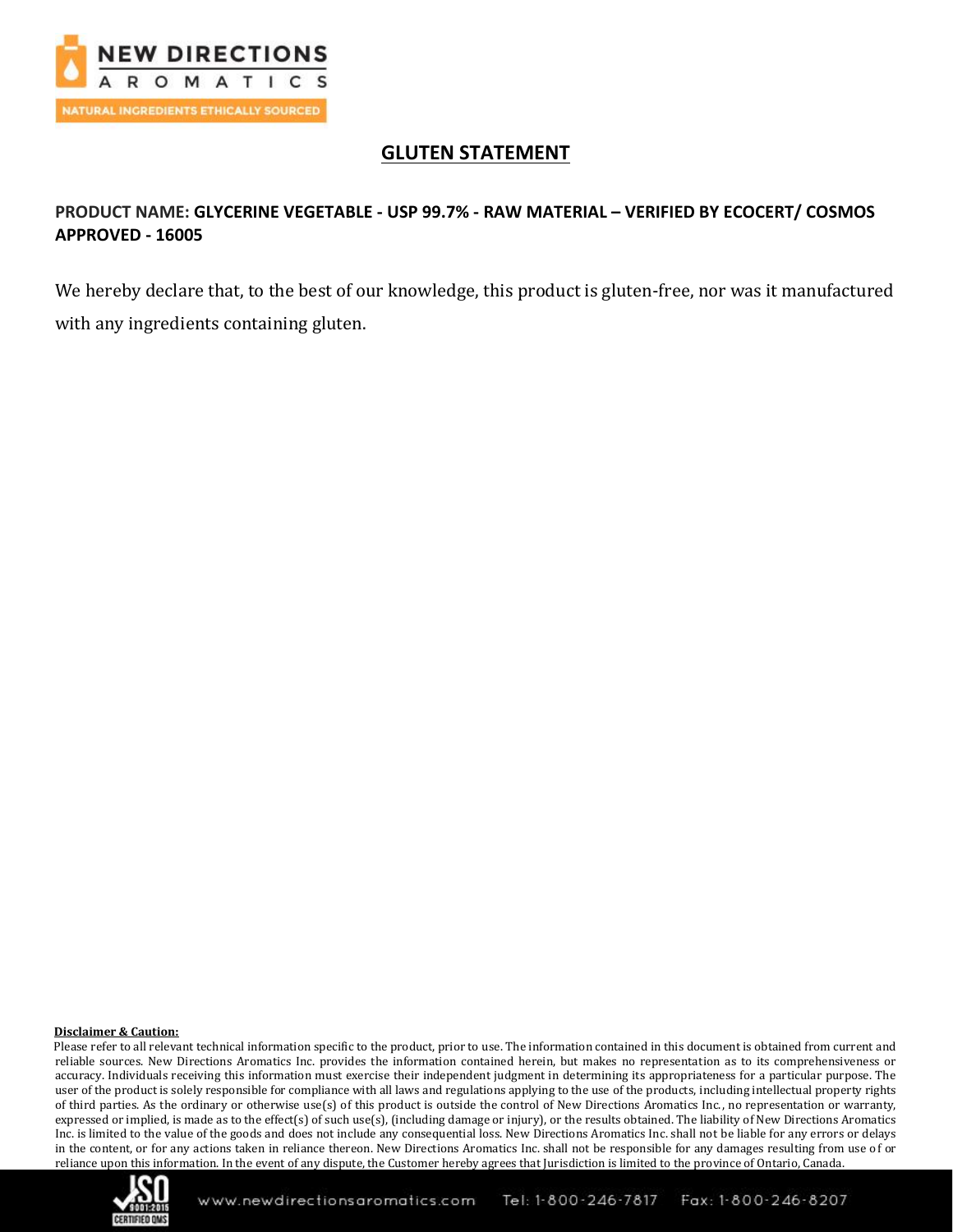

# **IFRA COMPLIANCE STATEMENT**

## **PRODUCT NAME: GLYCERINE VEGETABLE - USP 99.7% - RAW MATERIAL – VERIFIED BY ECOCERT/ COSMOS APPROVED - 16005**

We hereby declare, to the best of our knowledge, based on processing information and raw materials used, Fragrance Allergens listed in the EU Regulation 1223/2009 Annex III, N0 67-92 are not likely to be present.

#### **Disclaimer & Caution:**

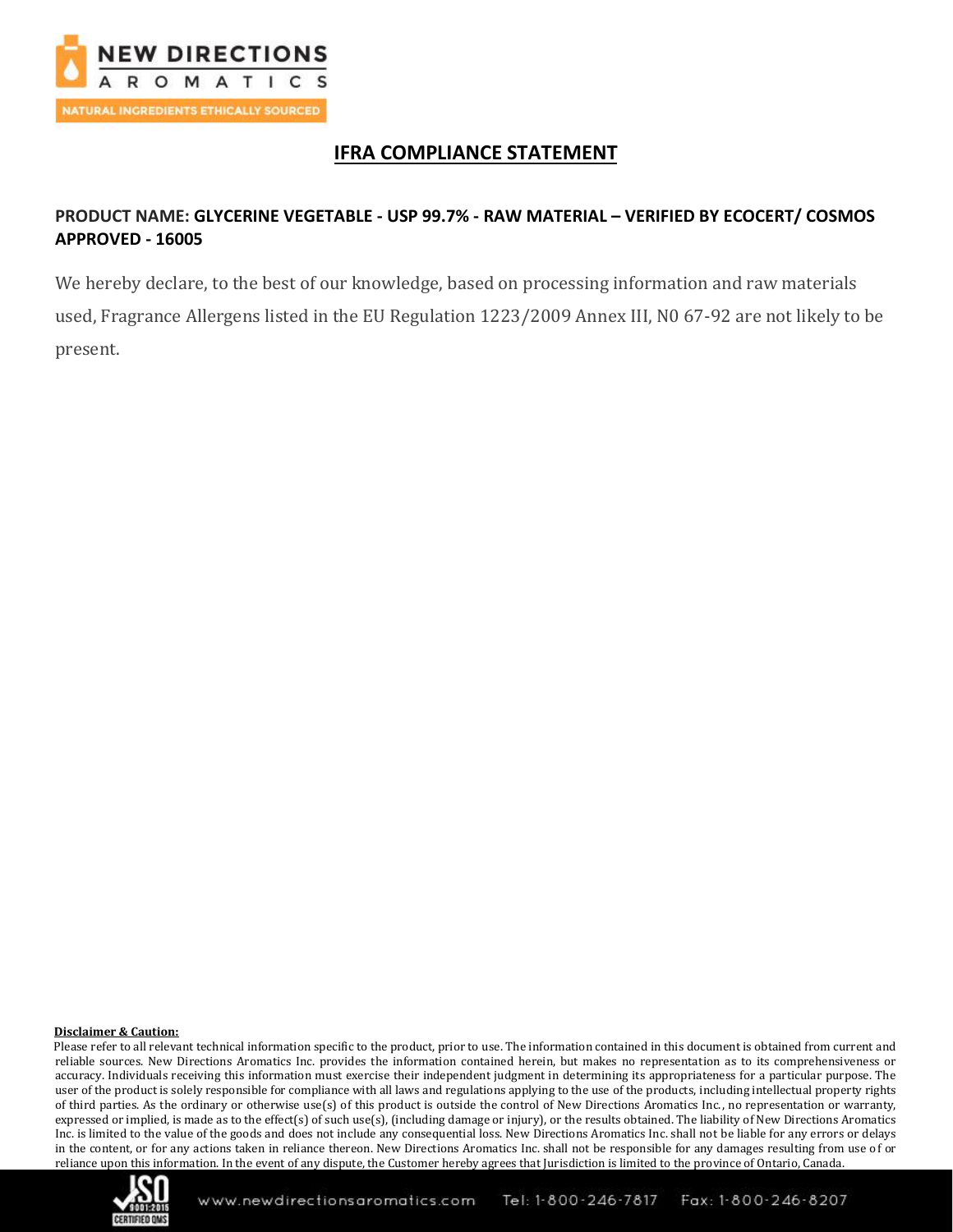

# **DECLARATION OF BOVINE SPONGIFORM ENCEPHALOPATHY (BSE/TSE)**

## **PRODUCT NAME: GLYCERINE VEGETABLE - USP 99.7% - RAW MATERIAL – VERIFIED BY ECOCERT/ COSMOS APPROVED - 16005**

We hereby confirm that, to the best of our knowledge, this product was not made with, nor contains, any animal material or derivatives, and is free of BSE/TSE.

#### **Disclaimer & Caution:**

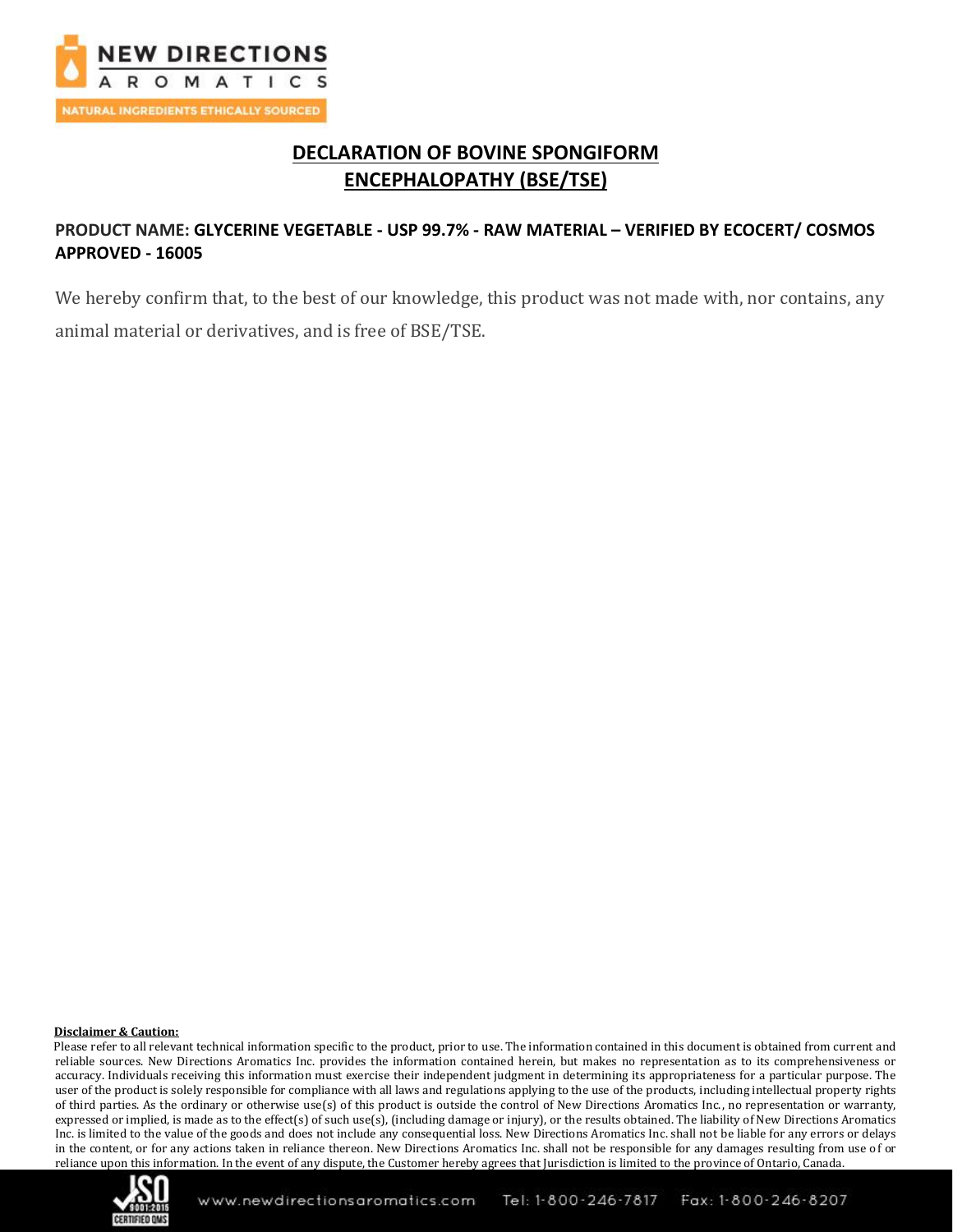

# **CRUELTY FREE STATEMENT**

## **PRODUCT NAME: GLYCERINE VEGETABLE - USP 99.7% - RAW MATERIAL – VERIFIED BY ECOCERT/ COSMOS APPROVED - 16005**

We hereby declare that, to the best of our knowledge, this product has not been tested on animals.

#### **Disclaimer & Caution:**

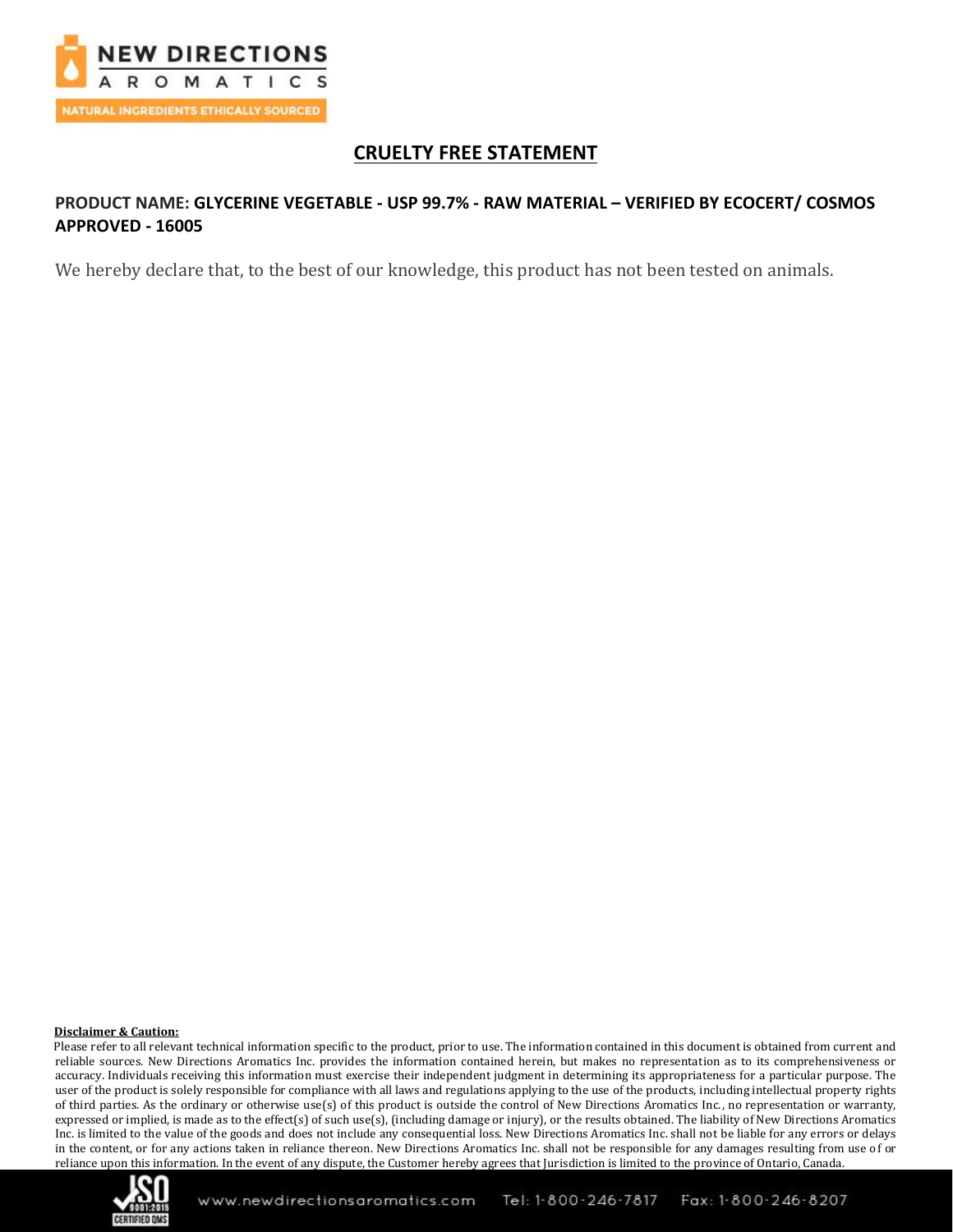

# **KOSHER STATEMENT**

## **PRODUCT NAME: GLYCERINE VEGETABLE - USP 99.7% - RAW MATERIAL – VERIFIED BY ECOCERT/ COSMOS APPROVED - 16005**

We hereby confirm that this product has been certified to Kosher standards.

#### **Disclaimer & Caution:**

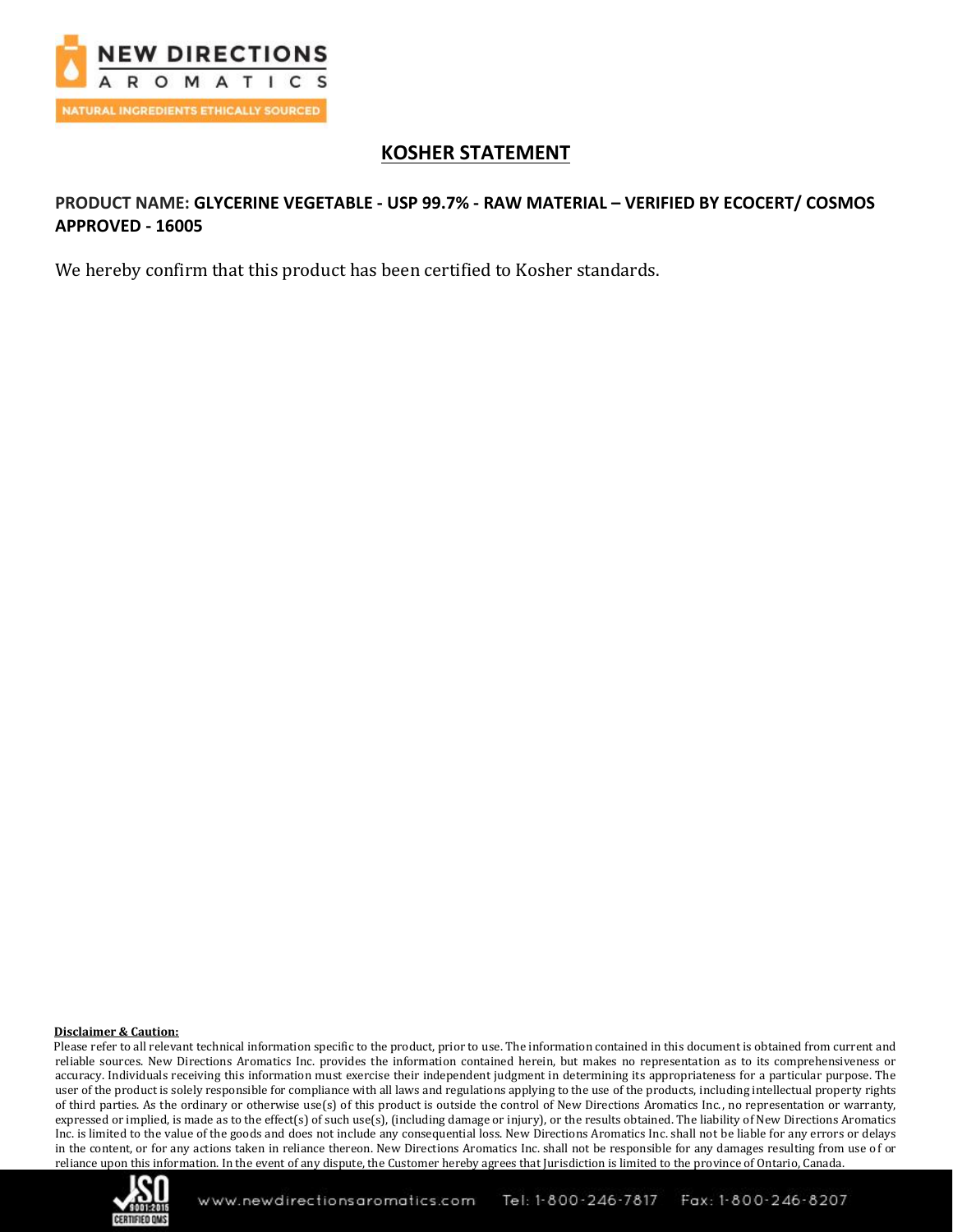

# **VEGAN STATEMENT**

## **PRODUCT NAME: GLYCERINE VEGETABLE - USP 99.7% - RAW MATERIAL – VERIFIED BY ECOCERT/ COSMOS APPROVED - 16005**

We hereby confirm that this product has been certified to Vegan standards.

#### **Disclaimer & Caution:**